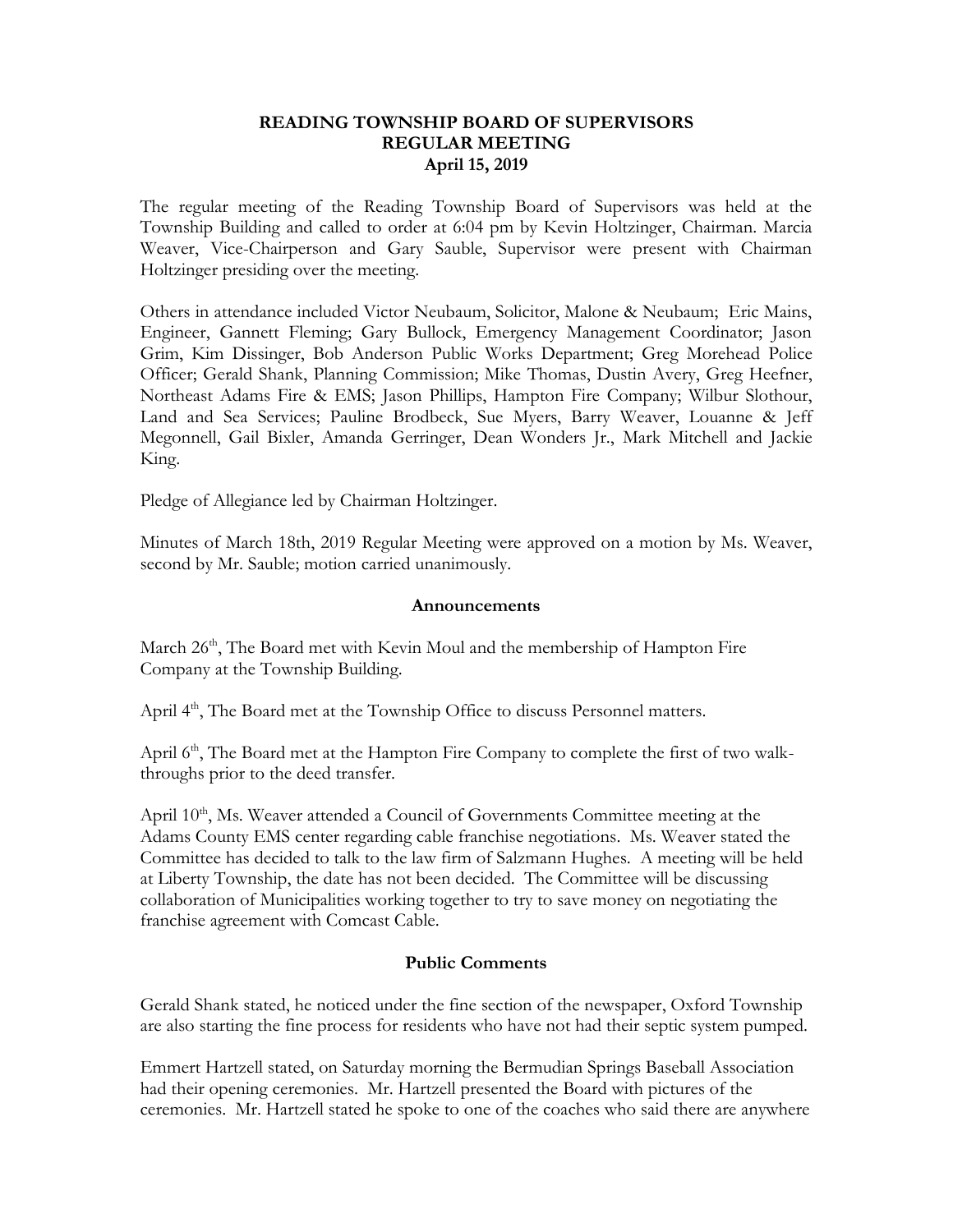between 14-17 teams with 10 players on each team. There are approximately 170 children that are using the ballfields.

## **Engineers Report**

Mr. Mains stated himself and Attorney Neubaum worked together to draft a letter that was sent to the Shemon Property developers informing them they are subject to Ordinance 2019-01, dedication of recreation land, or payment of fee in lieu of land dedication.

Reading Township is currently working through District 2 of the On-Lot Septic Ordinance.

Chairman Holtzinger requested Mr. Mains to move forward with the abandonment of sections of Big Rock Road and Bakers School Road. Mr. Mains stated he will need the exact sections of the roads to be abandoned and he will contact a local surveyor and request a quote on a survey.

# **MISCELLANEOUS**

## **Wilbur Slouthour-Land & Sea Service Violation Letters**

Mr. Slothour stated there were several violation notices sent to residents in Reading Township. He stated there has been a lot of progress on most of the properties that received the notices. However, the property on 1115 Turkey Pit Road violation concerning too many vehicles is still a work in progress. Mr. Slothour stated they have received a letter from the owner of the property saying they have removed some of the vehicles and the ones that are still on the property are legal. Mr. Slothour has no way of checking if that is the case, so he requests Officer Morehead do some investigating to see if they are legal.

# **Executive Team for Hampton Heights HOA Old Log House Road**

Gail Bixler was present representing the Hampton Heights Home Owners Association. Ms. Bixler stated the HOA was very disappointed last year when the Board of Supervisors refused to pay for Hampton Heights Fire Hydrants. The Executive Team then heard there was going to be \$81,000 spent on Old Log House Road for road improvements and a turnaround for the six people that live on that road. Ms. Bixler stated they do not understand why the Township would spend that kind of money for six people but will not spend \$2000 a year for their fire hydrants. Chairman Holtzinger explained to Ms. Bixler that the Township works from two accounts, the Liquid Fuels account and the General fund account. He explained the Liquid Fuels account is strictly used for roads and equipment. Mr. Grim, Public Works, stated the turn around was going to be put in regardless so it made more sense to pave the road leading up to the turnaround. It also would be more cost effective than to have the road work completed at another time. Ms. Weaver stated, her husband and herself donated land to the Township so the turnaround could be done properly. Mr. Mitchell questioned the Board as to whether down the road the Board may decide to pay the hydrant bills for the development. Chairman Holtzinger stated there are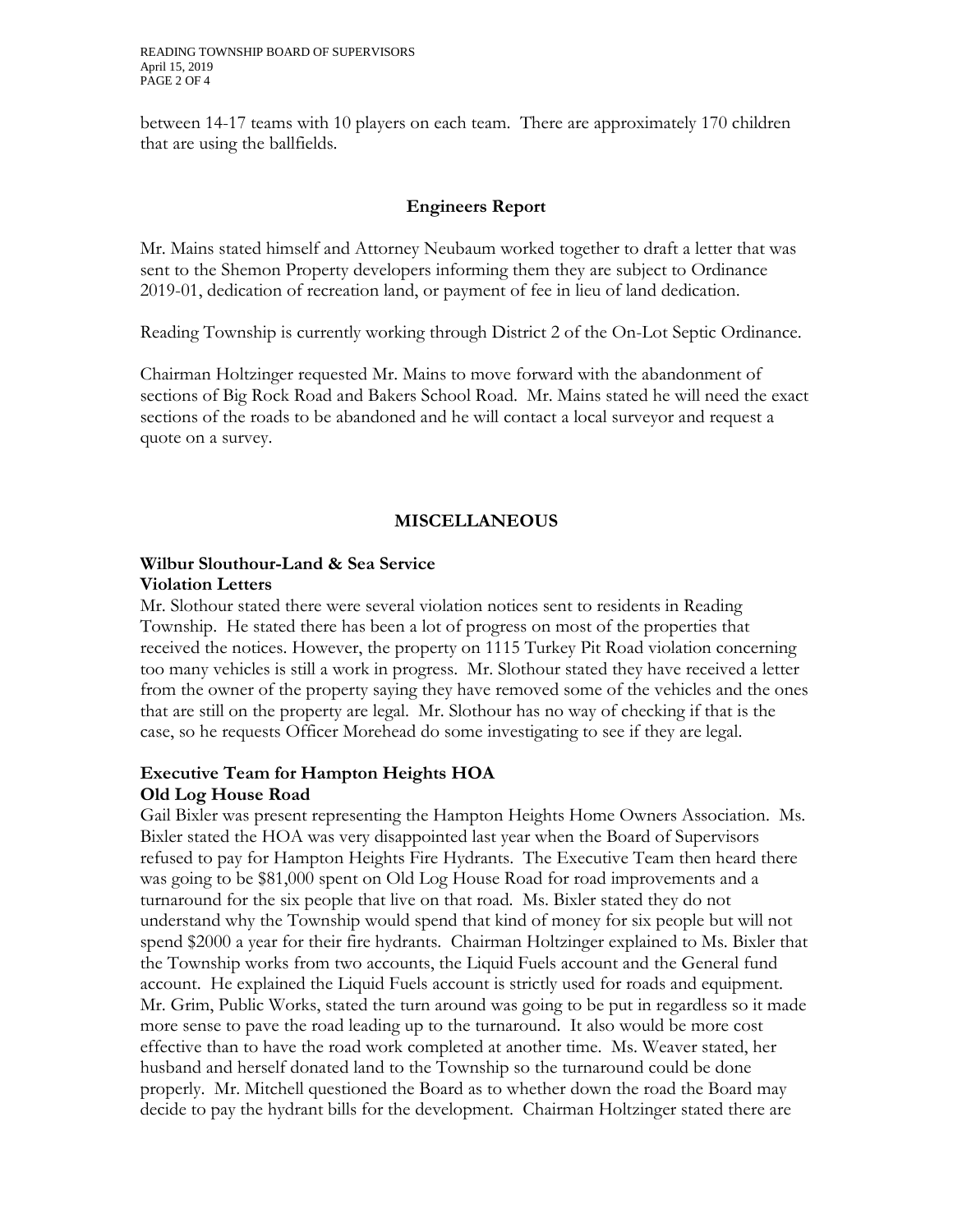READING TOWNSHIP BOARD OF SUPERVISORS April 15, 2019 PAGE 3 OF 4

no plans in the future to change their decision. Attorney Neubaum stated it is the responsibility of the Township to maintain roads. It is their responsibility to provide service to everyone equally.

#### **Approval of Advertisement of Community Yard Sale**

Ms. Weaver made a motion to approve the advertisement of the Reading Township Community Yard Sale and Lake Meade Exclusion for June  $28<sup>th</sup>$  &  $29<sup>th</sup>$ , second by Mr. Sauble; motion carried unanimously.

### **Kyocera Repair/Replacement Proposal**

Chairman Holtzinger stated the current copier in the Township Office is eight years old and has made over 300,000 copies and over 100,000 scans. Mr. Wilt provided the Board with five estimates to replace the current copier. Based on the information presented to the Board, Ms. Weaver made a motion to approve the Toshiba 3515AC through Doceo Company with a price of \$3,975.00 to include a maintenance contract for \$640.00 annually to be replaced at the discretion of Mr. Wilt and Ms. Beard, second by Mr. Sauble; motion carried unanimously.

### **Resolution 2019-14**

Opposition to the House Bill 349, and similar Legislation, Mandating Municipalities to Hire Multiple Third-Party Agencies for Uniform Construction Code Services. Ms. Weaver made a motion to adopt Resolution 2019-14, second by Mr. Sauble; motion carried unanimously.

## **TREASURER'S REPORT**

The Treasurer's Report for the month of March was approved pending audit on a motion by Mr. Sauble, second by Ms. Weaver; motion carried unanimously.

## **ADMINISTRATIVE REPORT**

The Board acknowledged receiving reports from the Police, Public Works, Zoning/Code Enforcement Officer and Building Inspector, Emergency Management, Northeast Adams Fire & EMS and United Hook and Ladder for the month of March.

#### **Police Report**

Officer Greg Morehead supplied the Board with a detailed report of the Officer's time for the month of March. Officer Morehead stated himself and Officer in Charge Bill Ceravola had driven 1935 miles, 240 hours worked, 25 shifts, 4 hours overtime for DUI check point and 52 hours vacation used. The Officers were in Lake Meade 29 times. There were 130 calls, 34 traffic stops, 22 traffic violations and 12 warnings. There was 1 disorderly conduct, 1 DUI arrest and 1for juvenile terroristic threats. Chairman Holtzinger thanked Officer Morehead for stepping up their game and issuing more citations. Chairman Holtzinger also stated Mr. Dissinger informed him there are some roads the Police cannot enforce speed because there is no Ordinance establishing a speed limit. Office Morehead stated it also applies to stop signs. The Board would like the Public Works and Police Department to provide a list of roads which would require an Ordinance.